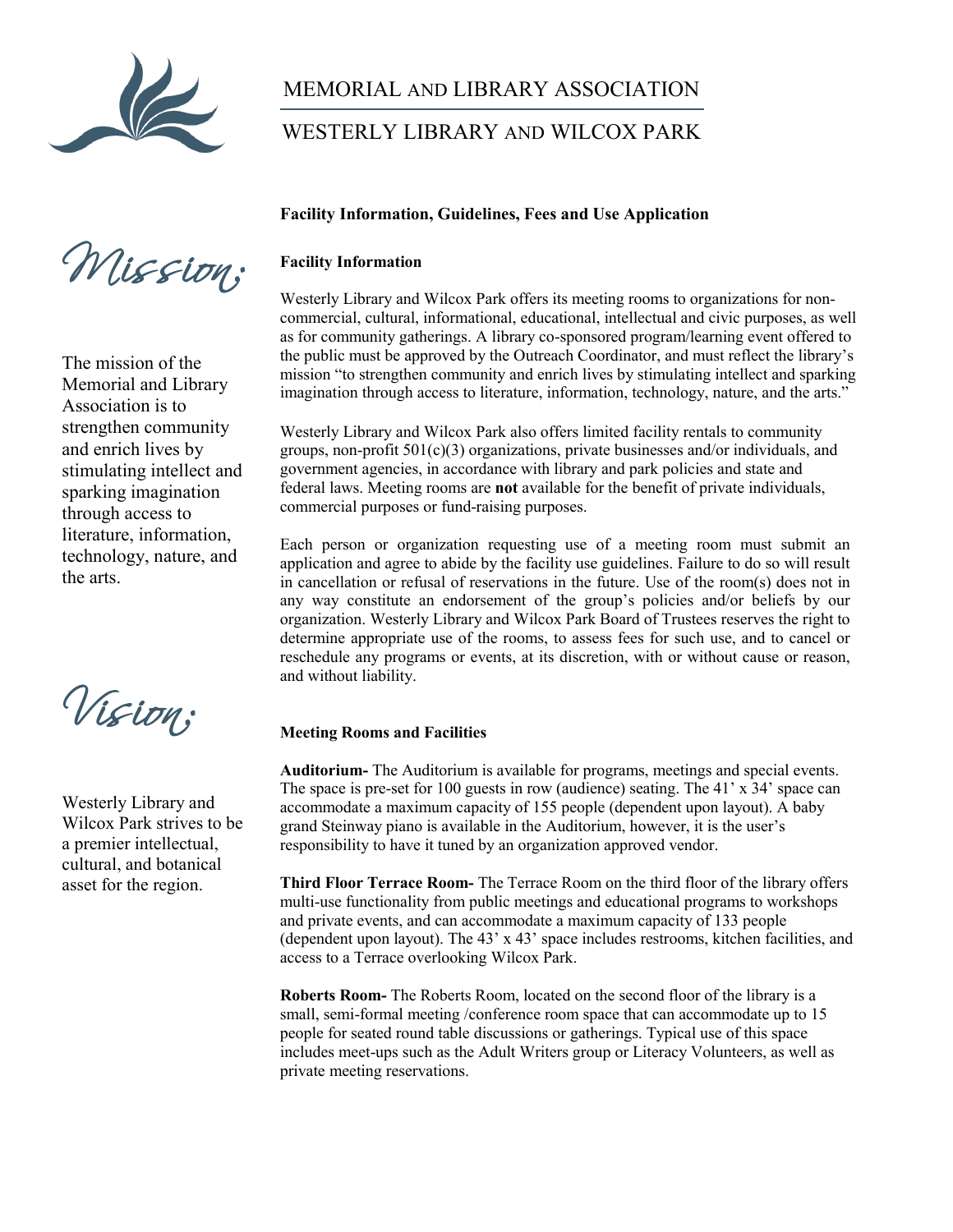**Hoxie Gallery-** The Hoxie Gallery is a public art gallery that generally displays the work of local area artists. In keeping with the overall mission of the Memorial and Library Association, we offer art exhibits to the community by providing exhibit space for area artists. Each exhibit is booked for the period of one month. The Hoxie Gallery is available for limited private use after hours only, and is subject to the approval of the Executive Director. Due to the nature of the space, and the range of art exhibits that are displayed, reservation policies and procedures differ for use of the Hoxie Gallery.

Floor plans and more specific information about meeting rooms, furniture and equipment are available. Restrooms are located on the third-floor for the Terrace Room, as well as on the second-floor for the Auditorium, Hoxie Gallery or Roberts Room spaces. All event spaces are accessible by elevator and stairs.

#### **Facility Use Guidelines**

- Organizations requesting to use meeting rooms must submit an application that is signed by an individual assuming responsibility for the room and any library equipment provided. The group must also designate a contact person who shall be its formal representative while the room is being used. It is understood that inquiries concerning the meeting in question may be referred to the contact person.
- Any person or organization using the facility shall not discriminate on the basis of race, color, religion (creed), gender, gender expression, age, national origin (ancestry), disability, marital status, sexual orientation, or military status, in any activities.
- Meetings, programs and events may be held only during the library's scheduled hours of operation and must conclude at least 15 minutes before the normal closing hours of the day. This includes break-down and clean-up time, so please schedule your event accordingly.

#### **Library Hours:**

Monday-Thursday, 9:00 am – 8:00 pm Friday, 9:00 am – 6:00 pm Saturday, 9:00 am – 4:00 pm

- Use of library rooms must be booked in advance. Room set up and equipment needed must be requested at the time of booking, or at least **two weeks** prior to the scheduled event. Rooms may be booked up to 12 months in advance on a first come, first served basis. Priority for use of the facilities is given first to library activities and functions. The library reserves the right to cancel meetings due to unforeseen circumstances or emergencies.
- No admission fees may be charged, no collections taken, nor may donations be accepted or solicited at any program, event or meeting.
- No single group may have more than **two** meetings in a one-month period, and cosponsored programs and events may not exceed 4 hours in duration without prior approval of the Executive Director. Program reservations will have 30 minute "blocks" between events for set-up and clean-up.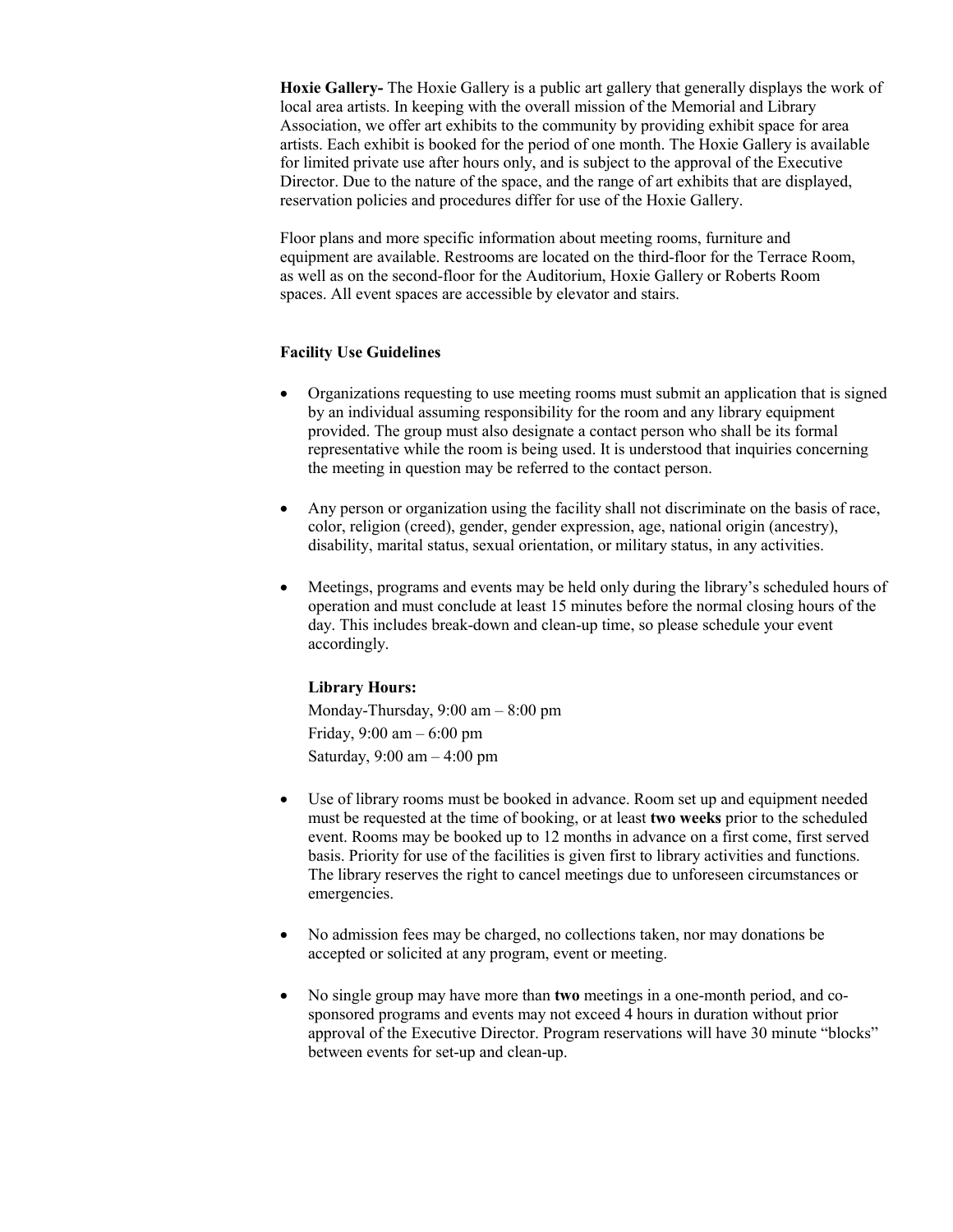- No meetings, programs or events shall interfere with, impede or disrupt the operations of the library or threaten the safety of library patrons. Attendees are subject to all library policies and regulations. Room capacity, as determined by the Fire Marshall, will be observed at all times.
- The Westerly Library and Wilcox Park assumes no liability for organizations or their meeting attendees using the library facilities, or theft or damage to vehicles or personal property while on the premises. The library is not responsible for equipment, clothing or other items left on its premises at the close of a meeting.
- Groups are responsible for paying for any breakage, damage to library property, or any inordinate amount of cleaning resulting from the use of the room(s) and will hold harmless the Board of Trustees, or any of its employees, for personal injury, property damage or other loss which may result from negligence of the Board of Trustees and arising out of the use of the premises.
- No "adult entertainment" is permitted.
- Food and beverage may be served in the Terrace room with prior approval, provided groups use their own supplies and equipment and leave the area in a clean and orderly condition. No alcoholic beverages may be served without prior permission of the Executive Director, and signed indemnification. Smoking is not permitted. Open flames and candles are prohibited. A \$50 Cleaning Fee is mandatory for any events or programs where food or beverages will be served. Additional cleaning fees may be charged if an event space is not left in the condition in which it was found.
- Co-sponsored programs and events will be included on the library's digital and print events calendar only. All other publicity is the applicant's responsibility. The Memorial and Library Association of Westerly (Westerly Library and Wilcox Park) shall not be identified or implied as a sponsor without the consent of the Executive Director. All press releases and flyers bearing the organization's name must be sent to the library for approval prior to release.
- Co-hosted programs and events must include library staff involvement and thus all publicity must also bear the library's name. Promotional material will also be created by The Memorial and Library Association of Westerly (Westerly Library and Wilcox Park).
- Unless co-hosted, authorization for library facility use **does not include** use of library staff other than to provide access to the facility and to determine that the room arrangement and equipment requested are provided as agreed upon at the time of booking. Any additional demands on staff time relating to the scheduled meeting or event will result in the responsible individual or organization being billed for this service.
- If children are present for any program or event, they are to remain in the room during the scheduled event. (When the library is open, children are allowed in the Kids room if accompanied and supervised by someone 14 years or older.)
- The reserved event space/room is to be left as you found it. Any rental supplies, linens, décor, refuse, etc. must be removed at the conclusion of the event. Nothing is to be attached to any walls, doors or ceilings. All waste should be disposed of in the receptacles provided. Additional bins can be provided upon request if needed.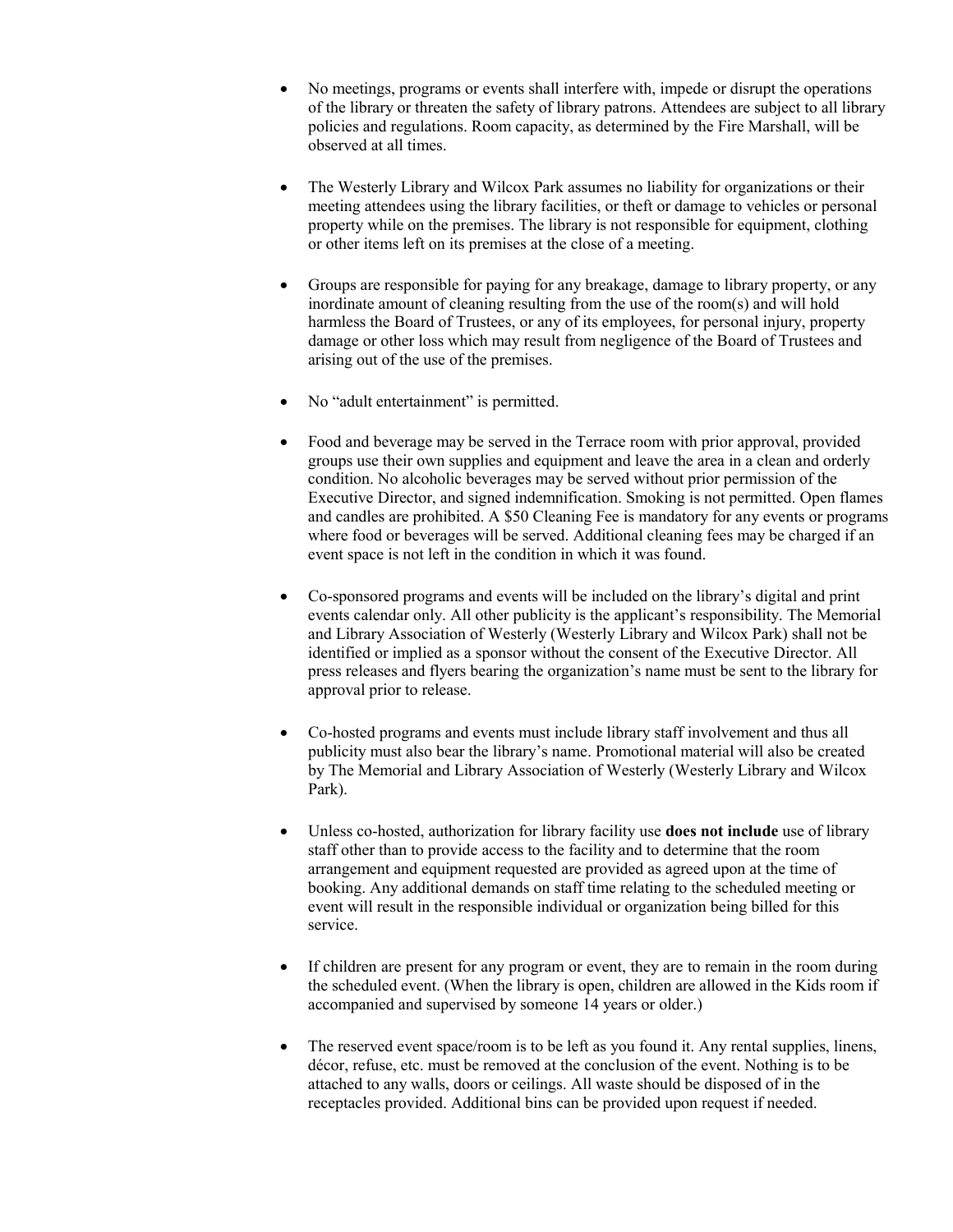- Fees may be charged for the use of our meeting rooms. All fees are payable and due in full at least **one week** in advance of the scheduled event. Checks should be made payable to: Westerly Library and Wilcox Park. Please refer to the Facility Use Fees Form for **fee schedule**.
- A deposit is required to reserve meeting rooms and event spaces. The deposit is refundable if the library is notified of cancellation 30 days (or more) prior to the scheduled program/event date. Reservations are made on a first come, first served basis and are considered tentative until a deposit is received. Any organization that is a "no-show" for two scheduled meetings may have its meeting room privileges revoked or suspended.
- Full payment is due one week prior to your scheduled facility use. If full payment is not received within that time, your event space will be cancelled. In addition, if a cancellation is made within 5 business days of your scheduled event full payment will be forfeited.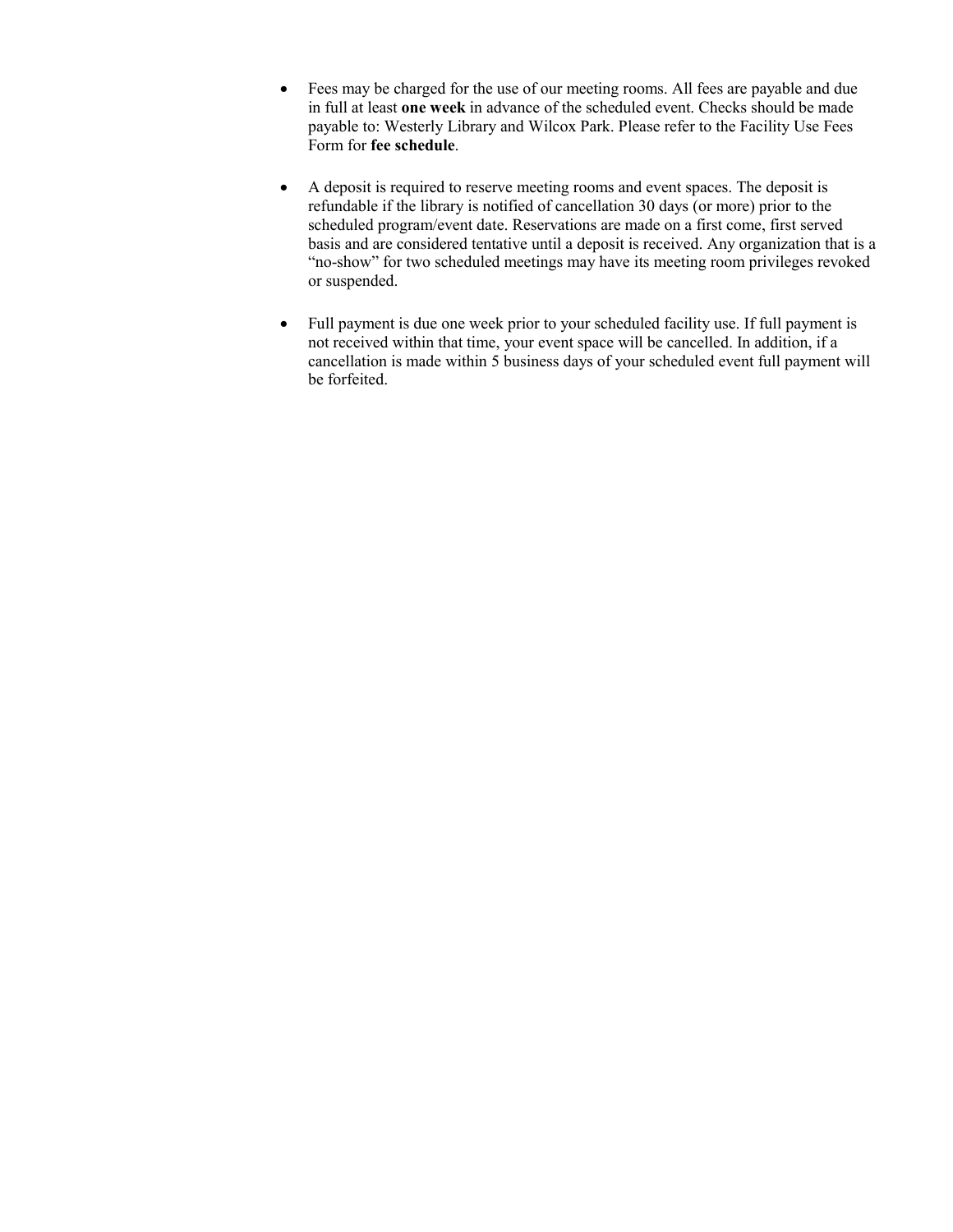

Mission:

The mission of the Memorial and Library Association is to strengthen community and enrich lives by stimulating intellect and sparking imagination through access to literature, information, technology, nature, and the arts.

Vision:

Westerly Library and Wilcox Park strives to be a premier intellectual, cultural, and botanical asset for the region.

# MEMORIAL AND LIBRARY ASSOCIATION WESTERLY LIBRARY AND WILCOX PARK

#### **Facility Use Fees**

Rooms available to rent within the library are the second-floor Auditorium, Roberts Room, The Hoxie Gallery (after hours only), and the third Terrace Room. Please refer to the Facility Information, and Facility Use Guidelines for additional information.

#### **Business/for profit groups and/or private functions:**

| Base Fee (3 hours or less)                               | \$250.00           |
|----------------------------------------------------------|--------------------|
| Hourly Rate (over 3 hours)                               | \$100.00/hr        |
| After Hours (if staffing is available, 2 staff required) | \$200.00/hr        |
| Stage Fee (available in the Auditorium only)             | \$50.00            |
| Cleaning Fee (if food is served)                         | \$50.00            |
| Deposit to secure the space                              | half of total cost |

#### **Non-profit groups:**

| Base Fee (3 hours or less)                               | \$125.00           |
|----------------------------------------------------------|--------------------|
| Hourly Rate (over 3 hours)                               | \$75.00/hr         |
| After Hours (if staffing is available, 2 staff required) | \$100.00/hr        |
| Stage Fee (available in the Auditorium only)             | \$50.00            |
| Cleaning Fee (if food is served)                         | \$50.00            |
| Deposit to secure the space                              | half of total cost |

#### **Roberts Room**

The Roberts Room is a smaller, private board-room setting on the second floor of the library. This room is ideal for small groups or meetings of up to 15 people.

One hour or less is FREE for the Roberts Room, each additional hour is \$25/hr.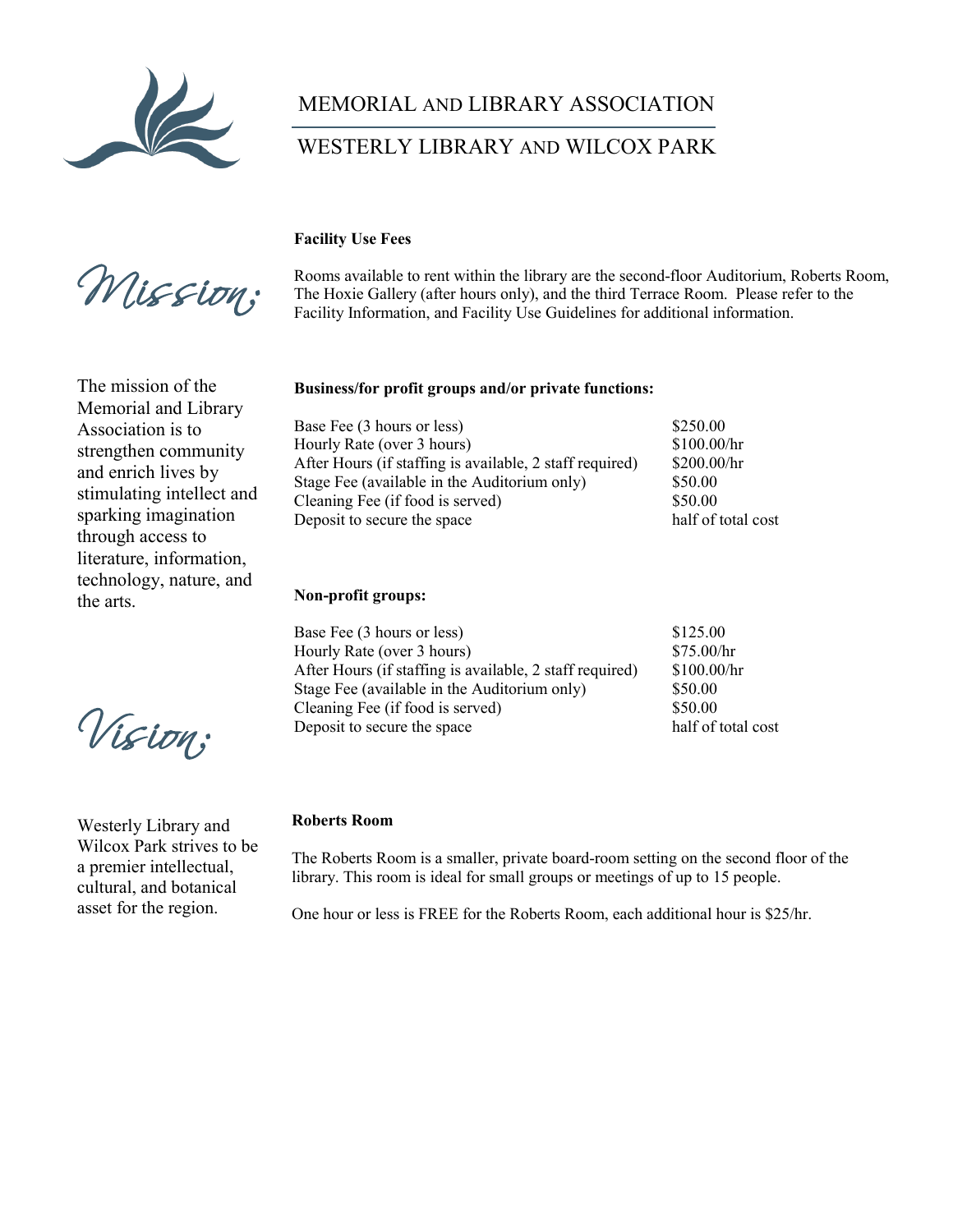

Mission:

The mission of the Memorial and Library Association is to strengthen community and enrich lives by stimulating intellect and sparking imagination through access to literature, information, technology, nature, and the arts.

Vision:

Westerly Library and Wilcox Park strives to be a premier intellectual, cultural, and botanical asset for the region.

## MEMORIAL AND LIBRARY ASSOCIATION

## WESTERLY LIBRARY AND WILCOX PARK

#### **Facility Use Application**

| Date:                                                                                                                                                                                                                                                                |  |  |
|----------------------------------------------------------------------------------------------------------------------------------------------------------------------------------------------------------------------------------------------------------------------|--|--|
|                                                                                                                                                                                                                                                                      |  |  |
|                                                                                                                                                                                                                                                                      |  |  |
| Phone (home): Phone (other): Phone (other):                                                                                                                                                                                                                          |  |  |
|                                                                                                                                                                                                                                                                      |  |  |
| Space Requested: Auditorium □ Terrace Room □ Roberts Room □                                                                                                                                                                                                          |  |  |
|                                                                                                                                                                                                                                                                      |  |  |
|                                                                                                                                                                                                                                                                      |  |  |
| Number of Guests/Participants:<br>If in Terrace Room, will food be served? Yes $\Box$ No $\Box$                                                                                                                                                                      |  |  |
| Type of Refreshments to be served (if applicable): _____________________________                                                                                                                                                                                     |  |  |
| Equipment Requested: Television $\Box$ DVD Player $\Box$ Laptop $\Box$                                                                                                                                                                                               |  |  |
| HDMI Cord □ Speaker/Sound System □ Kitchen (Terrace Room Only) □                                                                                                                                                                                                     |  |  |
| Phone Connection (Terrace Room Only) $\Box$                                                                                                                                                                                                                          |  |  |
| Stage (\$50 fee, Auditorium Only) $\Box$ Podium (Auditorium Only) $\Box$                                                                                                                                                                                             |  |  |
| Screen (Auditorium Only) $\Box$ Projector (Auditorium Only) $\Box$                                                                                                                                                                                                   |  |  |
| Projector with Laser Pointer (Auditorium Only) $\Box$ Piano (Auditorium Only) $\Box$                                                                                                                                                                                 |  |  |
|                                                                                                                                                                                                                                                                      |  |  |
| Is this application for private or public use? : _______________________________                                                                                                                                                                                     |  |  |
| If this application is for a public program or event with Westerly Library and Wilcox Park,<br>please refer to the guidelines above and choose one:<br>Co-sponsored $\square$<br>Co-hosted $\square$                                                                 |  |  |
| By signing below you acknowledge that you have received and read the Facility Use<br>Guidelines and agree to abide by them. You are also acknowledging you understand that<br>you are financially responsible for loss or damage to Westerly Library and Wilcox Park |  |  |

Signature: \_\_\_\_\_\_\_\_\_\_\_\_\_\_\_\_\_\_\_\_\_\_\_\_\_\_\_\_\_\_\_\_\_\_\_\_\_\_ Date: \_\_\_\_\_\_\_\_\_\_\_\_\_\_\_\_\_\_\_\_

property.